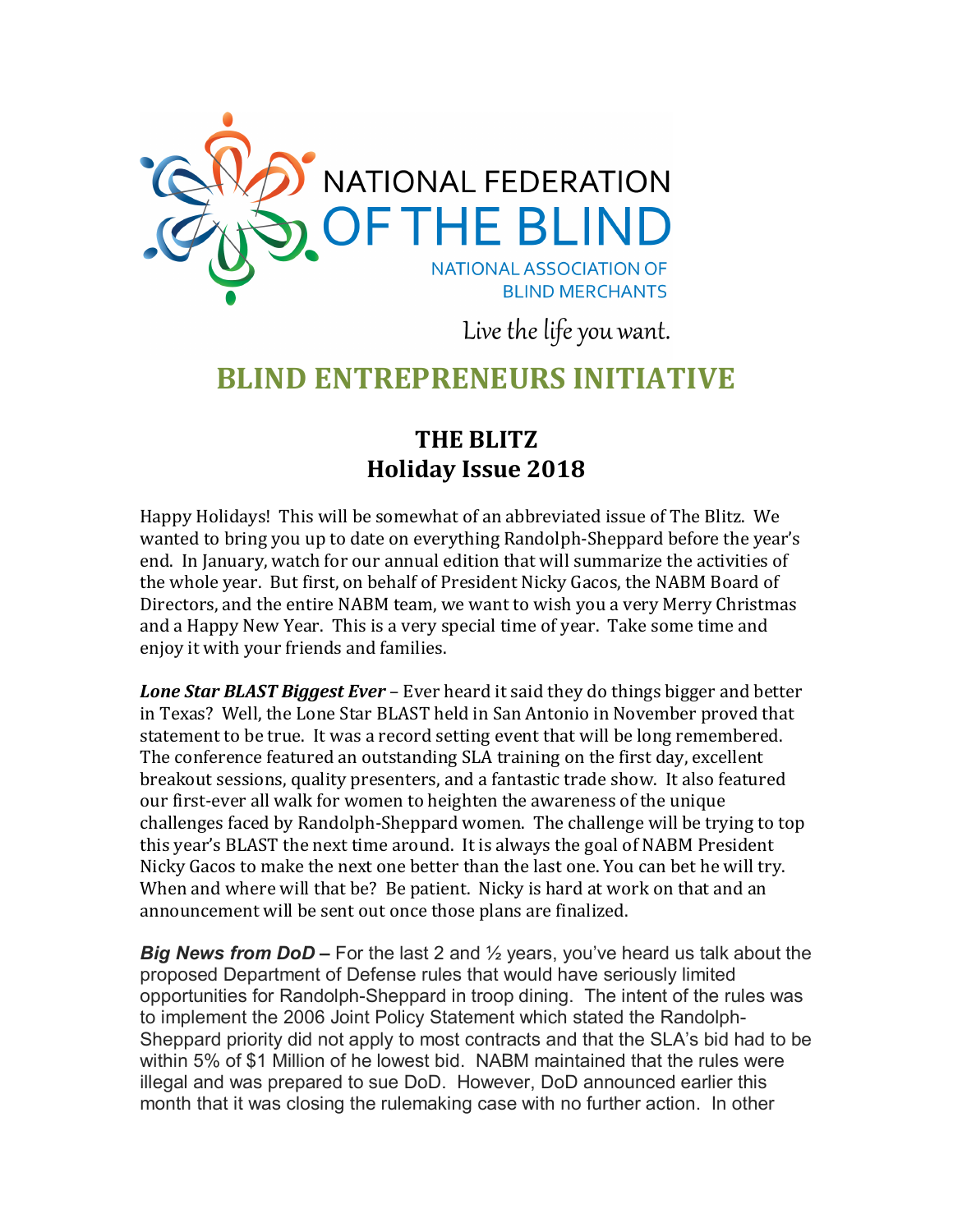words, the rules are dead. Remember the 5,000 comments we generated when the rules were first proposed? Remember the letter we pushed from the Secretary of Education to Congressman Sessions? Remember NABM's advocacy with the Department of Education and DoD? Well, it all paid off. However, we must remain vigilant. You can bet DoD and AbilityOne (the main benefactor of the Joint Policy Statement) will not take this defeat lying down and they will back in Congress pushing for changes in he law. We must continue to thwart these efforts through our advocacy efforts in D.C.

*More Good News on the DoD Front* – There was also some other exciting news related to military dining.

**Fort Irwin** - We reported in the last issue that the Army had tried the same strategy used at Fort Bliss attempting to carve out the DFA portion of the contract and award it separately. However, a federal judge ruled the Army violated the Randolph-Sheppard Act at Fort Bliss. The Army has now conceded the point and has elected to rebid the entire food service under one contract with a Randolph-Sheppard priority. This is a nice win for Randolph-Sheppard, the California SLA, Ron Long the blind entrepreneur, and FSIG the teaming partner.

**King's Bay Submarine Base** - In Georgia, the Navy actually approached the SLA about its food service contract at its Kings Bay Submarine Base. It solicited bids with a Randolph-Sheppard priority for the DFA contract. No award has been made but signs are encouraging that the contract could be awarded to the SLA very soon.

**Marine Corps Base Hawaii (also known as K-Bay)** - This contract was a Randolph-Sheppard operation but when the contract was re-solicited the SLA's bid was rejected. The SLA took aggressive steps to prevent this from happening. A court hearing for a Temporary Restraining Order was held in May and the Court granted the SLA a TRO until an arbitration panel could hear the case and render a decision. As a result, the Marine Corps provided a four-month bridge contract followed by a one-year additional bridge contract that will keep a blind entrepreneur there until September 2019.

*NABM Releases White Paper on GSA Issues* – Like many blind entrepreneurs and SLAs, NABM has become frustrated with ongoing problems on properties controlled by the U.S. General Services Administration. The problems range from security clearance issues to competition from private cafeterias to the new template GSA is proposing for permits. In response to these ongoing issues, NABM released a white paper that outlines 12 areas of concern and contains 23 recommendations. The intent was to facilitate dialogue and that is occurring. GSA has written to the Rehabilitation Services Administration asking for clarification on a number of the issues we identified in the white paper. We await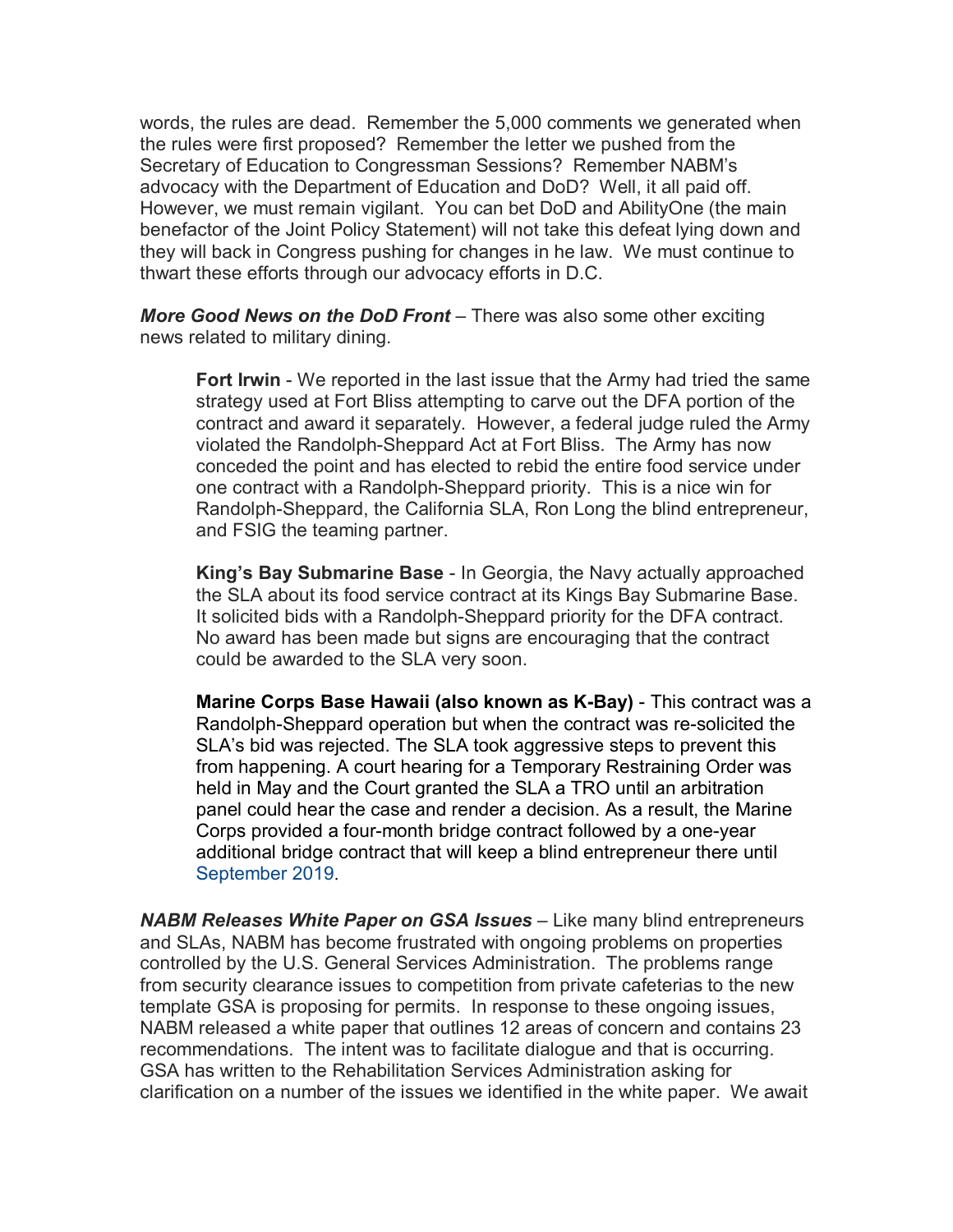RSA's response. In the meantime, we urge you to familiarize yourself with the white paper and hold GSA accountable in your state. If there are violations, take advantage of your right to arbitration. NABM is willing to assist those states anyway we can. To view the white paper, go to [https://blindmerchants.org/gsa](https://blindmerchants.org/gsa-compliance-issues/)[compliance-issues/](https://blindmerchants.org/gsa-compliance-issues/)

*Mid-term Elections* – The midterm elections have come and gone and the impact can be debated. We refrain from engaging in partisan politics in this publication. However, we'd be remiss if we did not mention the disappointment of seeing Congressman Pete Sessions of Texas lose his bid for re-election. He was a true friend of Randolph-Sheppard and was a champion on troop dining issues. The death of the DoD rules referenced earlier and several positive court rulings are the direct result of our cultivating that relationship and getting him involved on our issues. Good luck Pete in whatever you do next.

*Making Headway with the VA?* – You may want to sit down for this one. There is actually something good to report as it relates to the Veteran's Administration. First, the State of Indiana has been awarded a permit to operate vending machines at the VA Hospital in Indianapolis. Congratulations to the Indiana SLA and to Locket Phillips and Greg Jinks. This is only the  $4<sup>th</sup>$  VA Hospital that has allowed Randolph-Sheppard to have a presence. The SLA did not get all of the vending but took the major portion of it. In Minnesota, the SLA had filed for arbitration against the VA over vending in a VA facility in that state. NABM was prepared to offer expert testimony in that case; however, it was settled before the hearing could be held. Here again, the SLA did not get all of the vending but it got most of it. Congratulations to John Hulet and Company. These are two examples of what is possible if an SLA is committed to making the effort and staying eh course. There are almost 150 other VA Hospitals that do not have Randolph-Sheppard vendors. Let's go get them. NABM is willing to help.

*Some Good News at RSA* – We don't want to spread rumors but we are hearing that RSA will indeed bring on two new staff members in January to work on Randolph-Sheppard. This is indeed great news for our community. It is even better news for Jesse Hartle, RSA Randolph-Sheppard Specialist, who has been carrying a heavy load all alone. NABM has been advocating for the additional positions for years and the new positions fulfill a promise made by previous RSA Commissioner Janet LaBreck and Tom Finch.

*NABM Publishes Information on SSDI* – Mike Dalto, a nationally acclaimed Social Security expert, contracts with NABM to assist blind entrepreneurs who are having issues with their SSDI. He conducted a breakout at BLAST and someone suggested he put together some information that could be shared with all blind entrepreneurs. Well, he did just that and it is on the NABM website. Check it out at *[https://blindmerchants.org/ssdi-instructions-vendors](https://blindmerchants.org/ssdi-instructions-vendors-randolph-sheppard-program-2019/)[randolph-sheppard-program-2019/](https://blindmerchants.org/ssdi-instructions-vendors-randolph-sheppard-program-2019/)*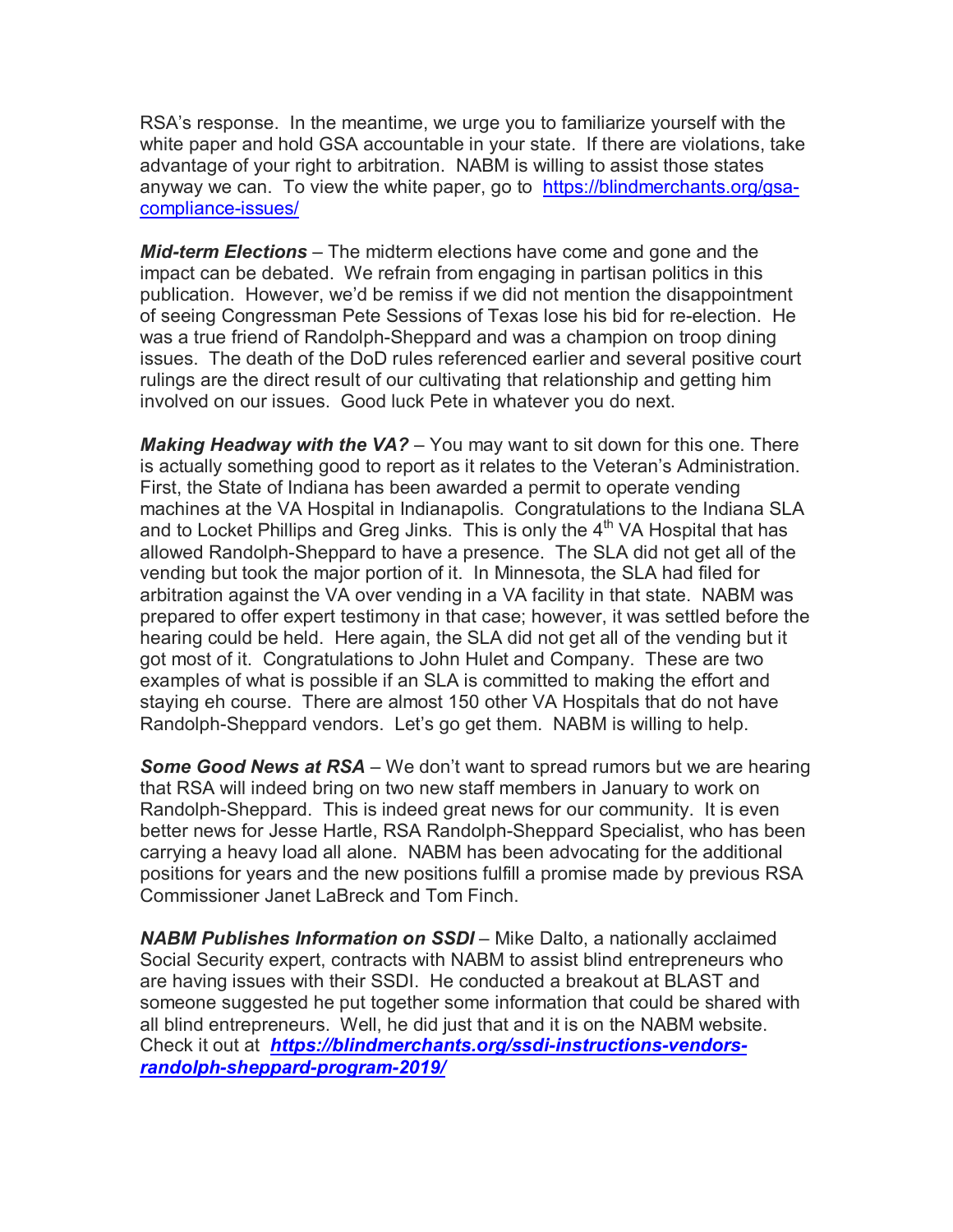*NFB Taking Accessibility Seriously –* You have read many times about NABM President Nicky Gacos' efforts to bring accessibility of micromarkets to the forefront of the national conversation. He has personally visited the facilities of several micromarket providers and arranged for at least one to visit the NFB's National Center in Baltimore to get some technical assistance. NABM is a Division of the National Federation of the Blind and the NFB takes accessibility seriously. In fact, the NFB recently sued Wal-Mart because its self-checkout systems are not accessible to blind users. Micromarket providers need to take notice. Here's a link to an article about the aforementioned lawsuit. [https://www.baltimoresun.com/news/maryland/baltimore-county/bs-md-walmart](https://www.baltimoresun.com/news/maryland/baltimore-county/bs-md-walmart-blind-lawsuit-20181026-story.html)[blind-lawsuit-20181026-story.html](https://www.baltimoresun.com/news/maryland/baltimore-county/bs-md-walmart-blind-lawsuit-20181026-story.html)

*Rest Area Coalition Preps for 2019 –* The threat of rest area commercialization was the biggest issue Randolph-Sheppard faced in 2018. Fortunately, we did not see much of an appetite for it in Congress even though President Trump had endorsed the idea in part of his infrastructure plan. NABM is part of a rest area coalition that includes eh National Association of Truck Stop Operators, National Association of Convenience Stores, National Automated Merchandising Association, and others. The goal of the coalition is to pool resources to educate members of Congress about the real impact commercialization would have blind entrepreneurs, businesses at the interstate exits, and local governments. NABM President Nicky Gacos attended the coalition's strategy meeting earlier this plan for next year. Yes, we were successful this year with our advocacy efforts; however, we must continue to get our story out there because there are many who are still pushing the idea including the governors. And now, DOT is contemplating pilot projects that would allow states to expand beyond traditional vending machines. NABM will continue to be an active leader on this issue.

*Join NABM in D.C. at the NFB Washington Seminar –* As usual, NABM will hold a half-day training in conjunction with the National Federation of the Blind's Washington Seminar which is being held January 28-30. NABM President Nicky Gacos is putting together a solid agenda for the training which will be held on the afternoon of January  $28<sup>th</sup>$ . Come join us and feel free to stay to visit The Hill the next two days with NFB as we continue to educate members of Congress about blindness issues. For more on the Seminar, go to [www.nfb.org.](http://www.nfb.org/)

**On the Road Again** – NABM President Nicky Gacos and NFBEI Director Terry Smith were still on the road even as the year wound down. Nicky continued his campaign to make micromarket kiosks accessible for blind users by paying a visit with a contingent of NABM members to Wisconsin to talk with Three Square Markets about accessibility. He also attended the aforementioned meeting of the rest area coalition in D.C. earlier in December. Terry Smith represented NABM at the fall conference of the National Council of State Agencies for the Blind and was also in Kansas.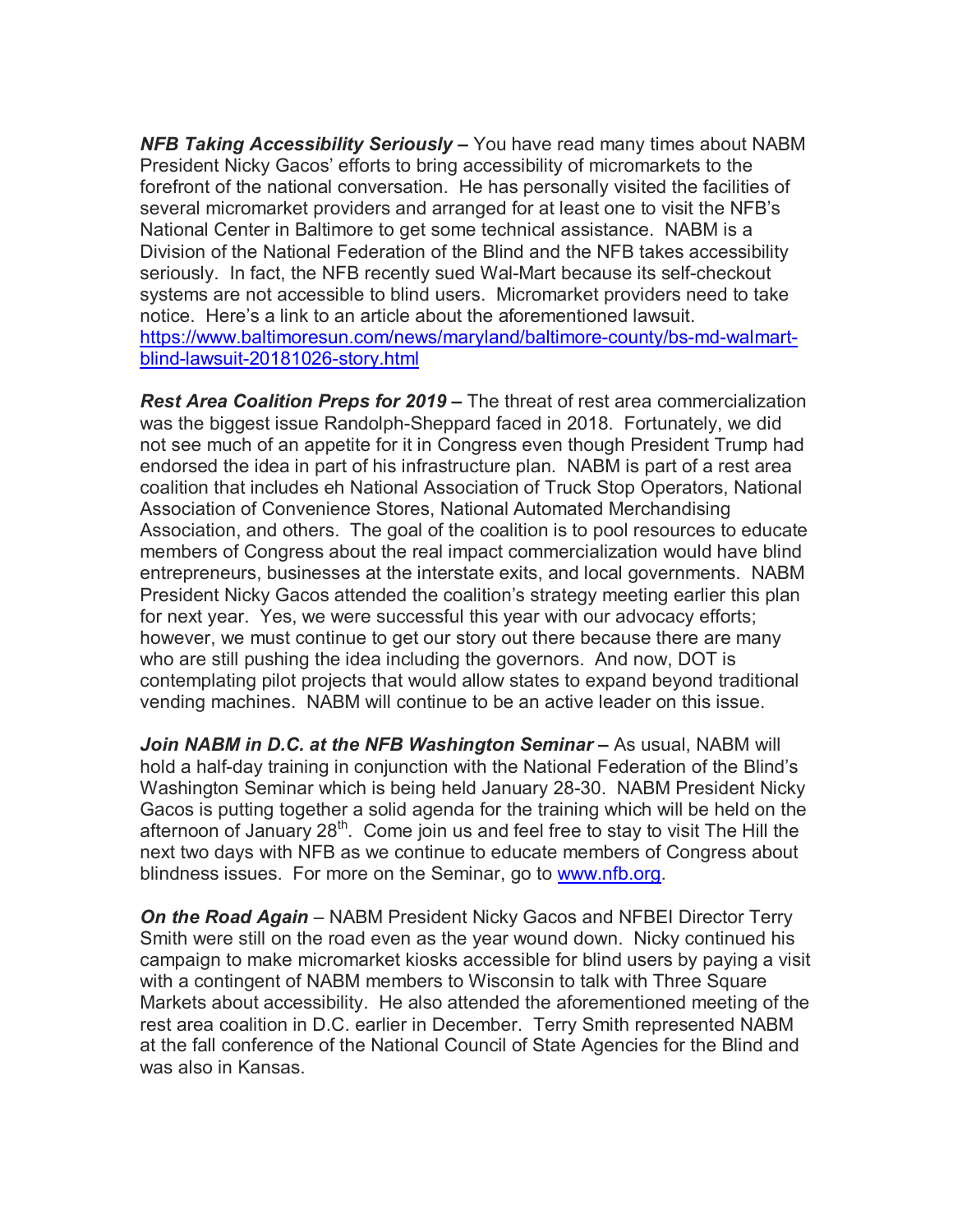#### *Dates to Remember*

- January 28-30 NFB Washington Seminar in Washington, D.C.
- $\triangleright$  April 10–12 National Council of State Agencies for the Blind Spring Conference in Bethesda, Maryland
- April 24-26 National Automatic Merchandising Association One Show in Las Vegas
- $\triangleright$  July 7-12 National Federation of the Blind National Convention in Las Vegas, Nevada

*Check Us Out on Facebook –* Like the National Association of Blind Merchants on Facebook and keep up with the latest and greatest when it comes to Randolph-Sheppard.

#### *Tidbits* -

- On September 18<sup>th</sup> National Federation of the Blind President Mark Riccobono threw out the first pitch at a Baltimore Orioles baseball game. In honor of National Federation of the Blind Night at the park, the Orioles wore uniforms with Braille numbers. Yes, it was a perfect strike.
- Congratulations to Brooke Lierman, an attorney with Brown, Goldstein, and Levy who does a lot of Randolph-Sheppard work, for being re-elected to the Maryland State Legislature.
- Most of you know Claudia Lannan with the RSA Management Group. You probably didn't know that her brother, Mario Tobia, is an outstanding golfer and finished fourth in the World Blind Golf Association Championship held in Italy in October.
- Patrick Shirley, the Kentucky State Attorney best know for spearheading the landmark Fort Campbell case, has left state government. We wish him well.
- According to the National Association of Convenience Stores, 21 states will see their minimum wage increase at or around the first of the year. 29 states and the District of Columbia have higher minimum wages than the federal minimum which is \$7.25 per hour.
- Add the City of Memphis to those considering a plastic bag tax.
- The issues between Randolph-Sheppard and AbilityOne have been well documented in past issues of The Blitz. Well, the problems go beyond Randolph-Sheppard and the National Federation of the Blind has sued the AbilityOne Commission for its lack of transparency.
- Dunkin' Donuts is changing its name to simply Dunkin'.
- According to NACS, Coke is considering adding a non-psychoactive component of cannabis to some of its wellness beverages.

*You Can Still Hel***p** – Do you like what the National Federation of the Blind and NABM are doing to advocate for the program on a national level and to assist